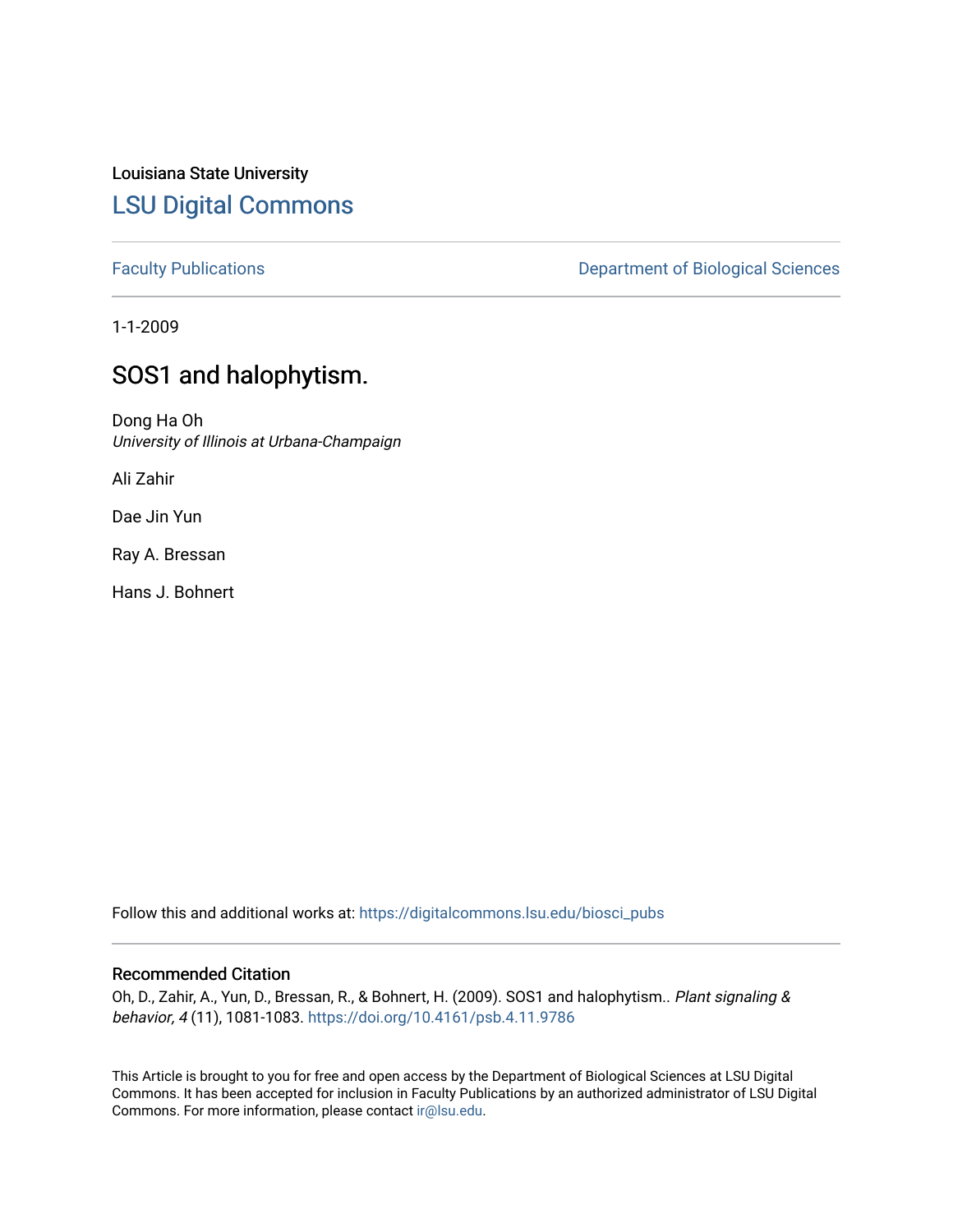



**Plant Signaling & Behavior**

**ISSN: (Print) 1559-2324 (Online) Journal homepage:<https://www.tandfonline.com/loi/kpsb20>**

# **SOS1 and Halophytism**

## **Dong-Ha Oh, Ali` Zahir, Dae-Jin Yun, Ray A. Bressan & Hans J. Bohnert**

**To cite this article:** Dong-Ha Oh, Ali` Zahir, Dae-Jin Yun, Ray A. Bressan & Hans J. Bohnert (2009) SOS1 and Halophytism, Plant Signaling & Behavior, 4:11, 1081-1083, DOI: [10.4161/](https://www.tandfonline.com/action/showCitFormats?doi=10.4161/psb.4.11.9786) [psb.4.11.9786](https://www.tandfonline.com/action/showCitFormats?doi=10.4161/psb.4.11.9786)

**To link to this article:** <https://doi.org/10.4161/psb.4.11.9786>



Published online: 01 Nov 2009.



 $\overrightarrow{S}$  [Submit your article to this journal](https://www.tandfonline.com/action/authorSubmission?journalCode=kpsb20&show=instructions)  $\overrightarrow{S}$ 

**III** Article views: 298



[View related articles](https://www.tandfonline.com/doi/mlt/10.4161/psb.4.11.9786) C



[Citing articles: 4 View citing articles](https://www.tandfonline.com/doi/citedby/10.4161/psb.4.11.9786#tabModule)  $\mathbb{Z}$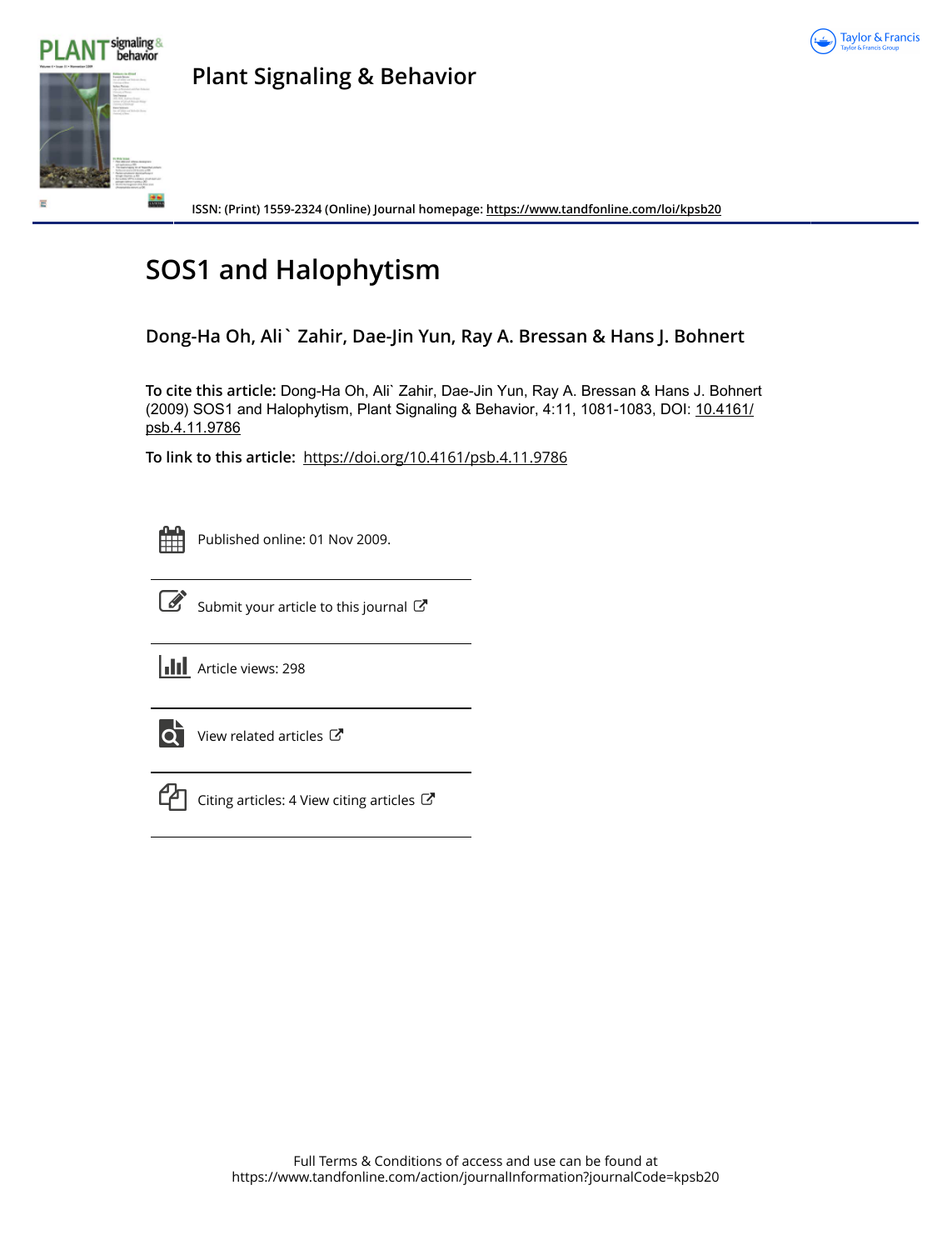# **SOS1 and halophytism**

Dong-Ha Oh,<sup>1-3</sup> Ali Zahir,<sup>3,4</sup> Dae-Jin Yun,<sup>2-4</sup> Ray A. Bressan<sup>2,4</sup> and Hans J. Bohnert<sup>1,4,\*</sup>

1 Departments of Plant Biology and of Crop Sciences; University of Illinois at Urbana Champaign; Urbana, IL USA; 2 Department of Horticulture and Landscape Architecture; Purdue University; West Lafayette, IN USA; 3 Division of Applied Life Science (BK21 program) and Environmental Biotechnology National Core Research Center; Graduate School of Gyeongsang National University; Jinju, Korea; 4 WCU Program; Division of Applied Life Sciences; Gyeongsang National University; Jinju, Korea

**Key words:** SOS1 function, *Thellungiella salsuginea*, halophytism

Submitted: 08/10/09

Accepted: 08/11/09

Previously published online: www.landesbioscience.com/journals/psb/ article/9786

\*Correspondence to: Hans J. Bohnert; Email: hbohnert@illinois.edu

Addendum to: Oh DH, Leidi E, Zhang Q, Hwang SM, Li Y, Quintero FJ, et al. Loss of halophytism by interference with SOS1 expression. Plant Physiol 2009; 151:210-22; PMID: 19571313; DOI: 10.1104/pp.109.137802.

**Much is already known about the function and functioning of the three genes that make up the SOS (Salt-Overly-Sensitive) pathway in plants, but recent studies indicate that the linkage between external increases in salinity and stress protection provided by genes SOS1, SOS2 and SOS3 is more complex than previously appreciated. It has recently been shown that the engineered reduced expression of the sodium/proton antiporter SOS1 affected several pathways indicating a role for SOS1 that exceeds its known function as an antiporter. Interference with expression of SOS1, characterized as a sodium/proton antiporter in the halophyte** *Thellungiella salsuginea* **converted Thellungiella into an essentially glycophytic species.**

The SOS1 gene product encodes a protein specifying a plant plasma membrane Na+ / H+ -antiporter that is characterized by a N-terminal domain with 12-transmembrane helices that constitutes the antiporter and an intracellular domain of largely unknown function(s). When knocked out or mutationally inactivated in *Arabidopsis thaliana*, SOS1 has been identified to generate a most severe salt stress-sensitive phenotype.<sup>1,2</sup> The protein is unusually large, larger than other cation/proton antiporters contained in the Arabidopsis genome, owing to the C-terminal region that comprises more than 60% of the entire coding region.3 Further genetic and biochemical studies revealed SOS1 to be part of a pathway, in which it is activated by a protein kinase, SOS2, in a complex with SOS3, a calmodulin-binding calcium sensor.<sup>4-6</sup>

It has been speculated that an increase of Na+ is recorded by a yet unidentified sensor/receptor, leading to an increase in intracellular  $Ca^{2+}$  that in turn activates the SOS pathway resulting in the extrusion of Na<sup>+</sup> ions from the cytosol.<sup>7-9</sup> Measurements of ion contents in plant tissues suggested that SOS1 is indeed a part of the a pathway that functions in extruding Na+ ions under salt stress conditions.10 Ectopic expression of the protein confers some salt stress tolerance in Arabidopsis and yeast cells.<sup>4,11,12</sup>

Although much work has been devoted to outlining the working of the pathway in Arabidopsis, and to modeling the sodium extrusion activity in yeast,<sup>4</sup> several tantalizing questions remain. The gaps are both mechanistic and conceptual. Such an ion-exclusion strategy may be sufficient for relieving ionic stress in unicellular organisms. However, explaining how a single membrane protein might dramatically alter the tolerance in a multicellular context is less easily explained. A major lack of understanding concerns the necessity and function of the long C-terminal extension that has, apparently, no relationship to sodium transport as other Na<sup>+</sup>/H<sup>+</sup>-antiporters of NHX family lack this C-terminus although the N-terminal domains are conserved.<sup>3</sup> Interestingly, NHX8, most closely related to SOS1 at the N-terminus but lacking the C-terminal region, encodes a Li<sup>+</sup>/H<sup>+</sup> antiporter.13 In the category of unknown facts is how SOS1-dependent removal of Na+ from the cytosol of one cell would have to be orchestrated with both vacuolar, sequentially apoplastic, and external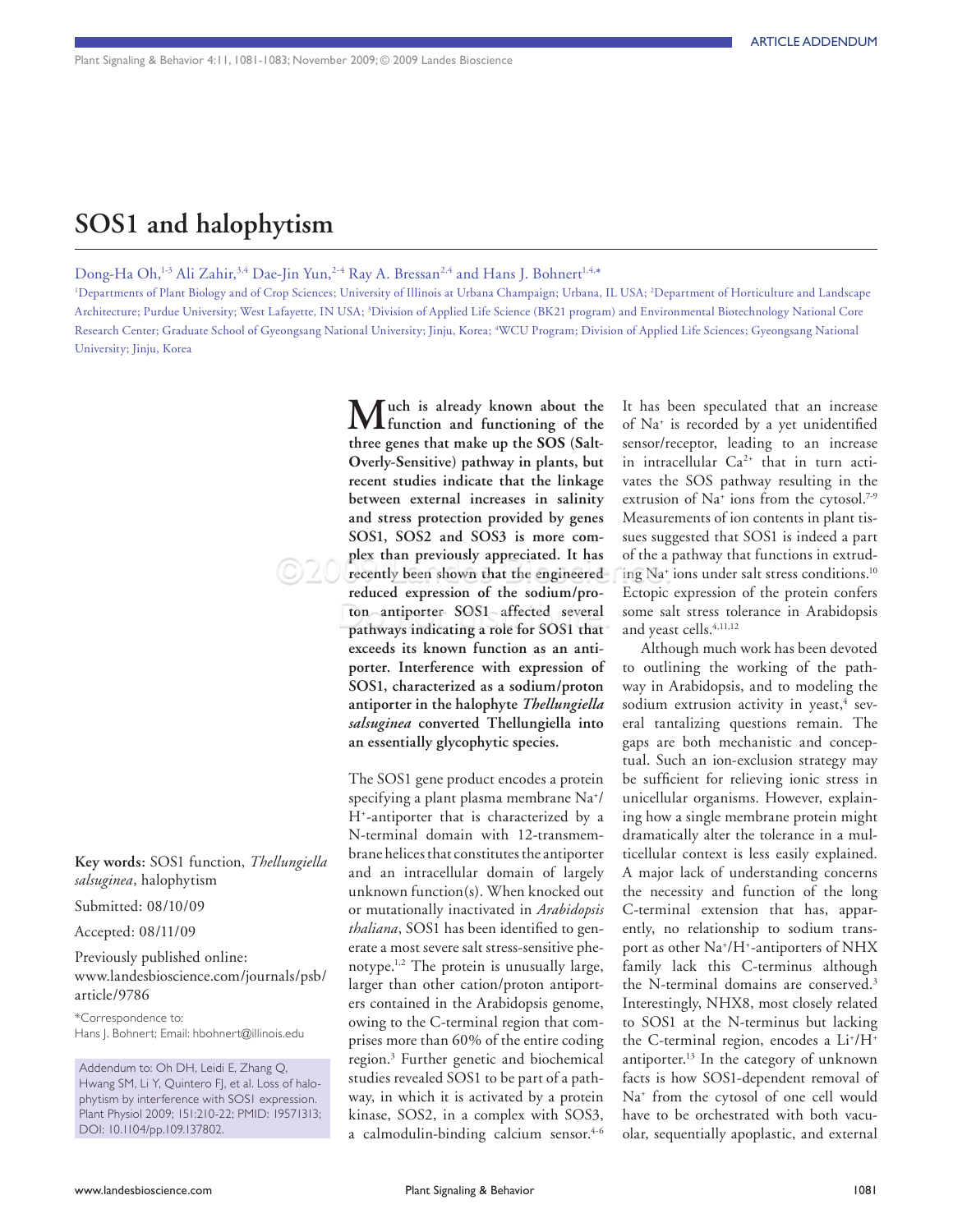

**Figure 1.** Compromised vacuolar alkalization in the root cortex cells under salt stress by inhibition of SOS1 expression in *Thellungiella salsuginea*. Root cells were loaded with carboxyl-SNARF, a fluorescence pH indicator whose emission spectrum shifts from 580 nm (green) to 640 nm (red) as the pH increases. Confocal images were collected at 580 nm and 640 nm separately and merged. Seedlings of five day-old Thellungiella wild type (A) and the thsos1-4 line (B) were subjected to 150 mM NaCl. Root cortex cells are shown.

sodium partitioning and transport mechanisms, so as not to increase stress for the entire organism. Considering the characterization of sodium extrusion based on SOS1 in the highly sodium-sensitive, glycophytic Arabidopsis, it remained to be studied whether the SOS pathway, and particularly SOS1, had any function and relevance for the sodium tolerance of halophytic species. We have now characterized the function of SOS1 in the Arabidopsisrelative *Thellungiella salsuginea*, an extremely salt-tolerant species<sup>14-17,27</sup> with special emphasis on intracellular processes that might be altered by the inhibition of SOS1 expression. The study identified SOS1 as an intrinsic part of the halophytic nature of this species because the downregulation of SOS1 transcript expression converted Thellungiella into a glycophytic species.<sup>18</sup>

SOS1 is critical for the halophytic nature of Thellungiella by protecting predominantly cells of the root under salt stress in the zone of maximum cell expansion. In wild type plants, root cell elongation slowed by application of NaCl to the medium while cell death is not observed but, rather, the inhibition of cell expansion is gradually overcome leading to slower but normal expansion growth. Cells newly emerging from the division zone, which is not affected by sub-lethal salt stress, accumulated sodium in vacuoles indicating successful adaptation. In contrast, the reduction of SOS1

transcript amounts to less than 50% by RNAi expression in Thellungiella precipitated several intra-root and intracellular responses not observed in wild type plants. Sodium ions accumulated under salt stress to a much higher degree first in vacuoles and over time also in the cytosol. Prolonged exposure to NaCl changed the shape of the vacuoles, eventually leading to fragmentation. Also, endocytosis became increasingly inhibited, culminating in the rupture of plasma membranes and cell death beginning in a segment of the root adjacent to the cell division zone.<sup>18</sup>

The observations suggested a novel function for SOS1, extending beyond its role as an antiporter. However, caution is advised for distinguishing SOS1 functions from pleiotropic consequences of the lack of SOS1 under stress condition. Mutations of the SOS pathway in Arabidopsis are already known to affect proton flux in root cells, both under normal condition and in the presence of Na+ . 19 Disruption of intracellular pH homeostasis by a mutation of AVP1 inhibited endocytosis and auxin transport,<sup>20</sup> hence the observed inhibition of endocytosis in *thsos1-4* under salt stress<sup>18</sup> might be a result of disrupted pH homeostasis.

Observations from transcript profiling that compared wild type and sos1- RNAi lines have provided indications for the disturbance of expression of several ion channels, including Ca<sup>2+</sup>/H<sup>+</sup> antiporters, CNGCs, NHXs, and many proton-ATPases, by SOS1 knockdown.<sup>21</sup> Activities of CAX1 and CAX2, the vacuolar Ca2+/H+ -antiporters are regulated by pH22 suggesting that changes inta a intracellular pH could be converted to  $Ca^{2+}$ signal. Additional observations revealed changes of intracellular pH under salt stress (**Fig. 1**). In wild type, the root cell vacuole became alkalinized as Na+ accumulated (**Fig. 1A**). The vacuolar alkalization upon salt stress was observed also in Arabidopsis wild type, $23$  but demolished in both thsos1-4, a representative transgenic Thellungiella line expressing the ThSOS1-RNAi (**Fig. 1B**) and atsos1-1, an Arabidopsis SOS1 knockout mutant (Oh DH, unpublished). A function of SOS1 in signaling even in the absence of Na<sup>+</sup> ions has recently been suggested. SOS1 might be activated by different proteins in shoot and root.<sup>24</sup> Different from other Na<sup>+</sup>/ H+ antiporters (NHX family), the long cytosolic C-terminal domain of SOS1 includes a cyclic nucleotide (cNMP) binding domain.21 In this respect, the different regulation of CNGCs in the Thellungiella sos1-RNAI line might be significant.<sup>21</sup> Members of the CNGC family are involved in different pathways that affect ion homeostasis, defense and developmental pathways.<sup>25</sup>

Unlike inhibition of endocytosis,<sup>18</sup> alkalization of the vacuoles was observed only when SOS1 expression was intact, but not in Thellungiella RNAi lines and the Arabidopsis KO-line. This could suggest a more direct involvement of SOS1 in the control of the vacuolar pH. Consequently, studies are required aimed at identifying whether SOS1 is directly involved in membrane trafficking, for example, by regulating the pH of endosomes as has been observed in some animal Na+ / H+ -antiporters.26 Also, it must be ascertained whether the observed inhibition of endocytosis is a manifestation of imbalanced ion homeostasis caused by SOS1 deficiency or whether SOS1 has a role in the process. As well, SOS1 could function as the speculative plasma membrane Na+ sensor<sup>7-9</sup> by either directly or indirectly, via regulation of other  $H^*$  pumps,<sup>19</sup> changing the intracellular pH in the presence of Na+ ions, which in turn induce  $Ca<sup>2+</sup>$  signals and activate the protein itself by the pathway involving SOS2/SOS3 complex.